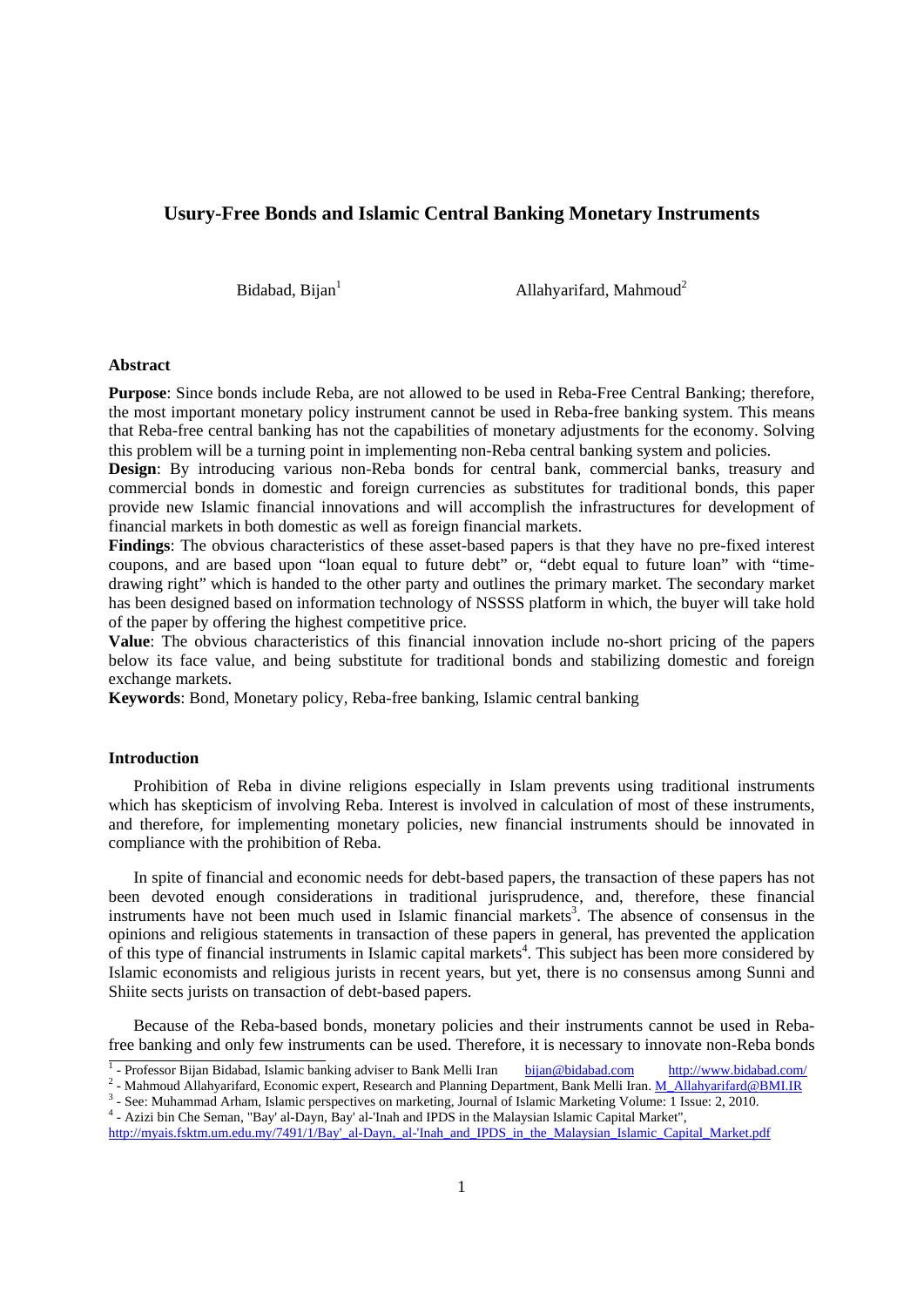substitutes for prevailed bonds for Reba-free central banking.<sup>5</sup>

## **Monetary policy instruments**

 In general, monetary policies are a collection of policies which are used to fulfill macro-economic goals or reduction of damages of monetary system performance and controlling liquidity in the economy. Monetary authorities use different instruments to control liquidity which can be generally classified into two groups of quantitative and qualitative monetary instruments. Usually quantitative monetary instruments change money supply through expansion mechanism. This mechanism is practically the way that money in the economy is created. Qualitative instruments are those monetary arrangements which guide the distribution and allocation of credit to different economic sectors which are prioritized by the authorities.

 In economic literature, interest rate is defined as a variable which is created by supply and demand intersection of monetary resources and is not regarded as a monetary instrument, but since it has a vast capability for re-allocation of resources, can act important role in the economy. In other words, banks can decrease the demand for money by increasing interest rate and increase the supply of deposit sources and hence, increase the free reserves of the banking system. Interest rate freeze in banking system causes the bank to confront with excess or shortage of resources. The higher interest rate causes the more banks' willing to give loan and credit. In other words, increase of interest rate, with money supply positive function of interest rate, the monetary expansion mechanism will become more active and will increase the money supply faster.

 Monetary expansion mechanism operates through money circulation between people and commercial banks. Suppose that central bank buys \$100 treasury bonds. The sellers of these papers deposit this \$100 in their accounts at banks. This deposit will increase bank's loan capabilities equal to \$100. If there is no obstacle for offering loans and credits, banks will loan this \$100 to people and firms as credit. Borrowers spend this money and then it will be deposited in their deposit accounts, it again increases the capabilities of banks to give credit and loan. Money will be created equal to the numbers of circulations of \$100 between people and banks. Now, suppose that banks are obliged to keep a certain percentage (let say %20) of deposited money as legal reserve at central bank. Suppose the amount of the bought bonds by the central bank is the same \$100. This money will increase financial resources of commercial banks by \$100. Banks deposits \$20 at the central bank as legal reserve and loan the remaining \$80 as credit to people and firms. So far, liquidity has been increased by \$100+\$80=\$180. In the next stage \$80 which is at hands of people will return back to the bank as deposits and increase bank's resources equal to \$80. Banks will deposit %20 of \$80 (\$16) at central bank as legal reserve, and loans the remaining \$64 to people. Therefore, liquidity will be increased by \$180+\$64=\$244. If this circulation continues, finally, the total liquidity will be increased by \$100/0.20=\$500 which is the resulted sum of the elements of the corresponding infinite geometric series.<sup>6</sup>

## Open market operations

 All quantitative monetary instruments affect liquidity and the economy through monetary expansion mechanism. Open market operations are one of the most important instruments of this kind. In this method, monetary authorities buy or sell bonds and valuable papers and change the amount of high powered money in the economy. In traditional monetary systems, transaction of these papers is based upon interest rate which involves Reba and is considered a Reba-based instrument and, hence, cannot be used in Islamic banking<sup>7</sup>.

 $\frac{5}{2}$ - Fouad H. Al-Salem, Islamic financial product innovation, International Journal of Islamic and Middle Eastern Finance and Management Volume: 2 Issue: 3 2009

<sup>&</sup>lt;sup>6</sup> - B. Bidabad (1994) General Monetary Equilibrium,  $\frac{http://www.bidabad.com/doc/monetary-ed8.pdf}{http://www.bidabad.com/doc/moletayc/dc/cd/100}/$ 

<sup>&</sup>lt;sup>7</sup> http://www.bidabad.com/doc/siyasathayepooli-<u>vol1.pdf http://www.bidabad.com/doc/yek-daheh-tahavolat.pdf</u>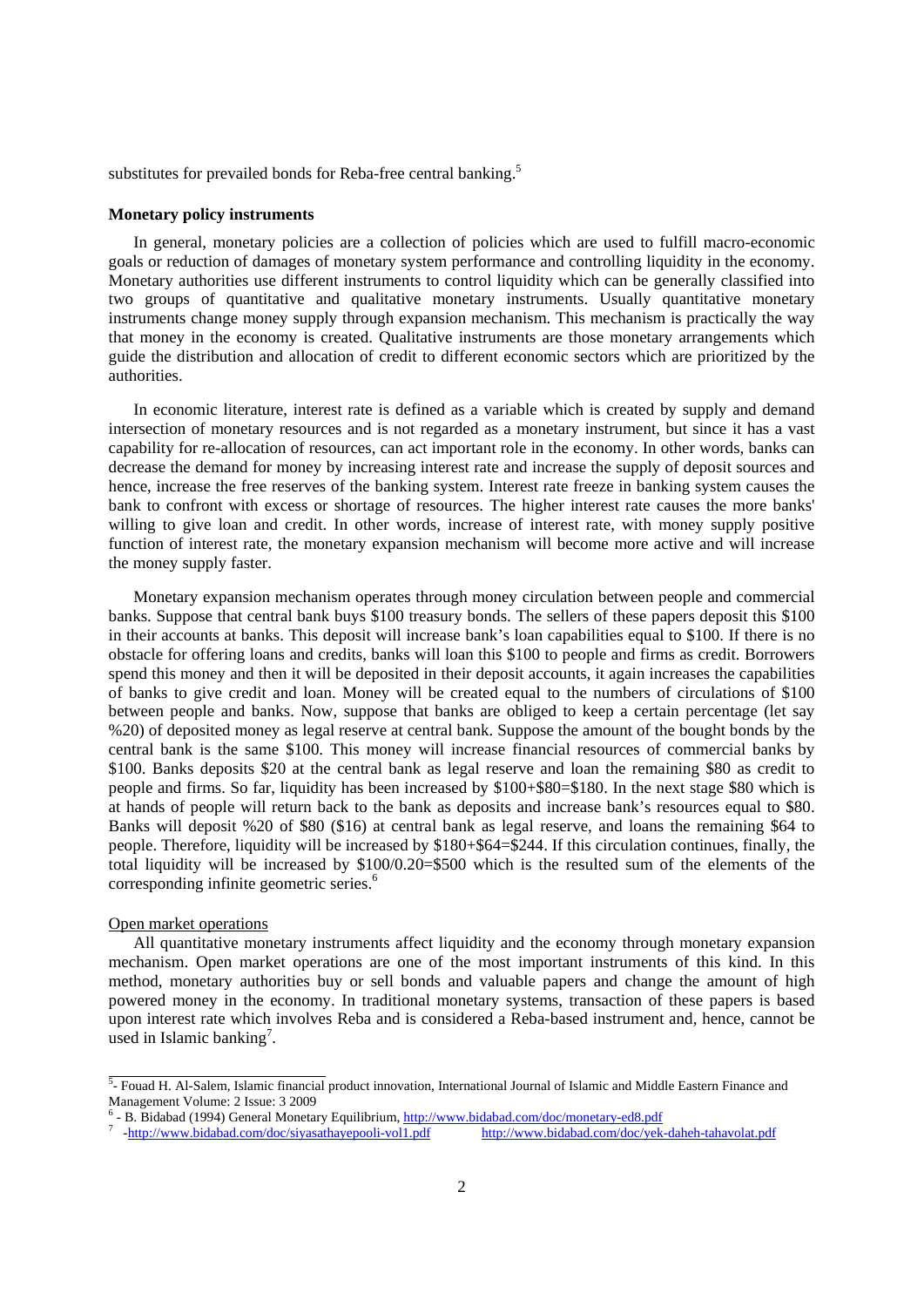## Bank's obligations to keep a percentage of their assets in form of bonds

Sometimes, in order to control liquidity, monetary authorities force banks to keep a certain percentage of their asset in the form of bonds. The purpose of this policy is to prevent monetary expansion through reduction of free reserves of banks.

## Discount window

Another quantitative monetary instrument is discount window. Commercial banks can sell some of their financial papers at a central bank discount interest rate to central bank, to solve their liquidity needs. By changing this rate, central bank can affect the banks' resources and credit capability. When banks need loan to get enough liquidity, this instrument is very helpful, but since this method uses interest rate, it is usuric.

#### Legal reserve rate

 Legal reserve rate known as credit brake has many capabilities in harnessing banking credits. This rate has a vast range of effects on liquidity in the economy, therefore, it is considered as an important monetary instrument in controlling credit facilities through controlling monetary expansion mechanism. This rate is an obligation applied on banks and is not usuric, but increasing this rate is so costly for banks because blocks some of their resources in central bank.

## Qualitative instruments

 Another group of monetary instruments are called qualitative which practically tries to divert the financial resources through limiting or encouraging credits to those sectors that authorities prefer. Limiting banks in providing credit, defining credit ceilings for banks, and defining the method of allocation of deposit funds are also considered as qualitative instruments. Qualitative instruments do not have the necessary capabilities of helping monetary authorities to reach economic goals efficiently.

 Regarding the above discussions, it should be mentioned that the monetary instruments of traditional banking cannot help the central bank for controlling liquidity in Reba-free banking conditions. Therefore, we conclude that we have to innovate appropriate monetary instruments for Reba-prohibition conditions. Implementation of monetary policy and efficient monetary instruments for adjusting economy in present time is inevitable.

## **Practicing financial papers with non-Reba approach**

Application of debt purchase and substance purchase in non-Reba transaction of debt-based financial papers are considered as one of the most important contracts in Malaysia. Despite of the view of jurisprudents who believe transaction of debt-based papers are Reba (usury), these transactions are conducted in form of "Murabaha", "Partnership", and "Ijarah" (rent) contracts in that country. Purchase of "Substance" is a contract<sup>8</sup> in which in the first case, the seller sells a good to a buyer at a certain price on credit terms; then again the buyer sells the same good at a lower price to the seller in cash. In the second case, a third party enters into the transaction. The primary seller sells the good at a certain price to the buyer by credit. Then the buyer sells the good to the third person at a lower price but in cash. Then the third person sells the good to the original seller at the same price in cash and pays his debt to the first buyer. Hanafi and Shafei jurists have different views about these transactions. Some of them approve it in the case of existing a third person and some approve it as Makrouh (means better not to do it) in the absent case of a third person but with fulfillment of transaction pillars<sup>9</sup>. Hanbali and Maleki jurists disapprove this kind of contracts and believe that they are not Shariah compliant<sup>10</sup>. As it is clear, in both

 $\overline{8}$  - Wahbah al-Zuhayli, Al-Fiqh al-Islami wa Adillatuh, 3<sup>rd</sup> ed., Vol. 4, Damascus: Daral-Fikr, p. 466; Muhammad Wafa, Abraz, suwar al-buyu al-fasidah, Egypt, 1984, p. 40. 9

 $9$ - Including buying contract, good and enumeration (money) and two parties of the transactions.  $10$ - Wahbah al- Zuhayli, Vol. 4, p. 468; AI-Mausu'at al-Fiqhiyyah, Vol. 9, p. 96.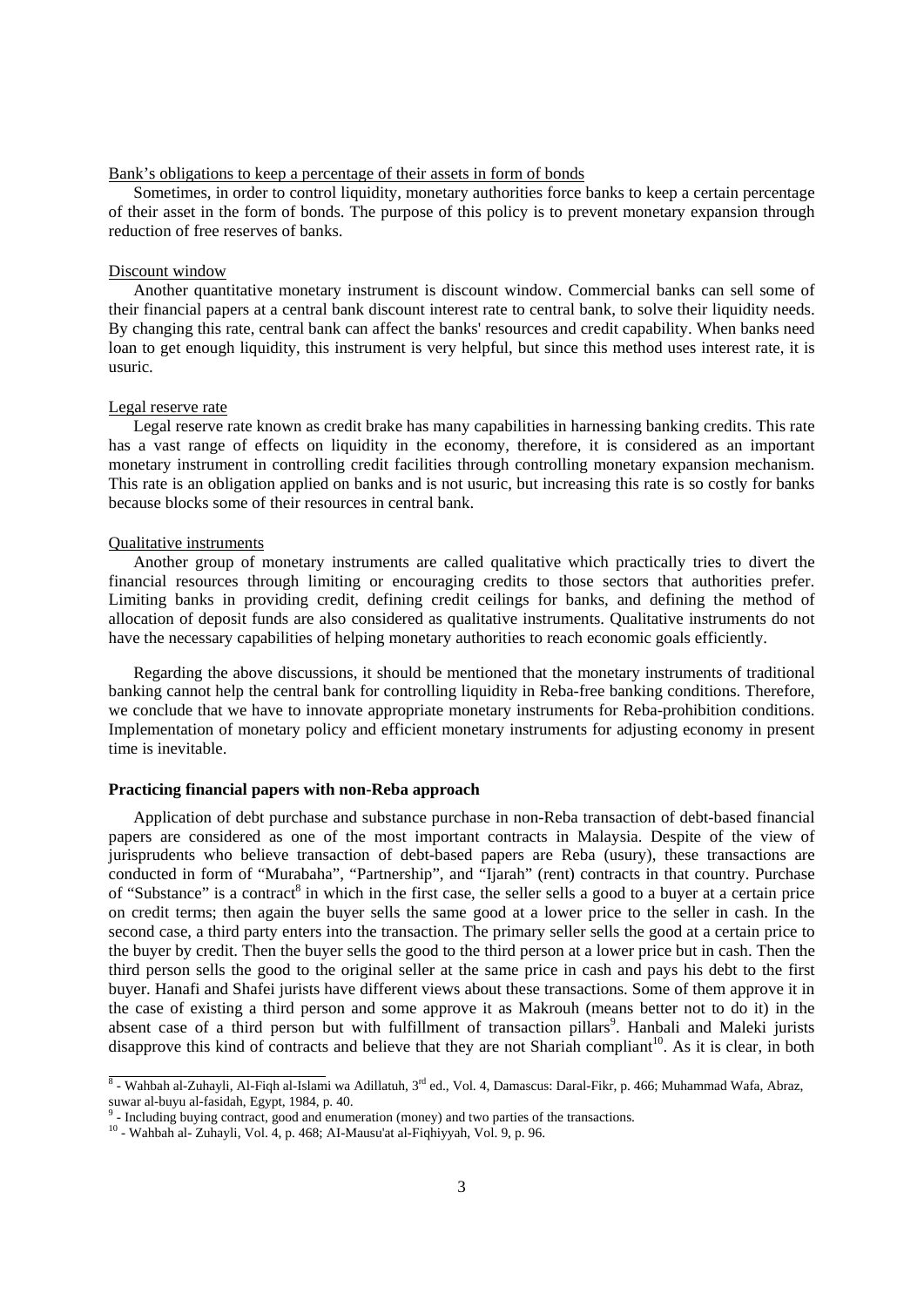cases they only appear to be different and regarding the purpose<sup>11</sup> of this transaction, it is a kind of Shariah trick.

 Islamic financial papers in Malaysia are based upon buying and selling debt. Generally, debt is the obligation of paying money or peer, in other words, selling debt to the third person is called debt purchase. Debt purchase may be in cash or credit. In the credit case, the debt is again sold in credit which is not right from the Shariah scholars' viewpoints and it is regarded as transaction of debt with debt which is forbidden in Islam<sup>12</sup>. In cash case, selling debt to a third person in cash is not accepted by some Shariah scholars, and Shafei scholars confirm it, while Malki scholars accept it with conditions<sup>13</sup>

The first private debt paper  $(IPDS)^{14}$  in form of "advance purchase loan" (Salaf) contract was issued in Malaysia in 1990 for a multinational company. A group of financers bought the papers in form of some kinds of assets and sold it at higher prices including cost and a profit margin to the issuer of the papers. This transaction was actually in the form of debt purchase contract. In this case, the issuer issued two kinds of papers: the primary financial papers including the purchasing price of buying the asset by financers from the issuer, and secondary papers, which showed the profit installments for financers. These papers could be transacted in the secondary market on the basis of debt purchase contract<sup>15</sup>. Therefore, debt-based papers can be divided into two groups of papers with (Islamic Coupon Bond) and without (Islamic Zero Coupon Bond) coupons.

## Islamic Coupon Bond

Coupon defines the profit share of the debt-based paper issued on the basis of Murabaha (MuNif)<sup>16</sup> and future  $(ABBA)^{17}$  contracts. The holders of these papers receive fixed profit every six months from the issuance time to maturity<sup>18</sup>. At the first stage, the establisher sells the asset to the issuer  $(SPV)^{19}$  of the papers on the basis of substance purchase contract, and in the second stage, the issuer publishes the papers (primary and secondary including principle and profit) under the supervision of trustee. In the third stage, the papers will be sold to investors according to debt purchase contract and then, these papers can be transacted in the secondary market.

## Islamic Zero Coupon Bond

 Zero coupon papers with fixed yield were introduced to financial markets in 1982. These papers had no profit coupons for duration of issuance time to maturity. Instead, investors and buyers of the papers receive principle and interest at maturity. In other words, these papers are sold to buyers at a lower price than their face value, and are bought back at face value by the issuer. Interest rate is used in discounting the face value of the papers at purchasing time, but no profit is paid until maturity. Market price of these papers is very sensitive to market interest rate increase or decrease. When interest rate increases, the market price of these papers decrease and when interest rate decreases, they increase.

 Non-Reba form of these papers are similar to traditional zero coupon papers and receive no profit until maturity and their issuance are based upon discount. Although they receive no interest until maturity, their interest rate can be calculated from the difference between their face (par) value and discounted price. The difference between non-Reba zero coupons and conventional bonds is that these papers are transacted according to the purchase contract. This subject has no Shariah respect from some

 $\frac{11}{11}$  - All the tasks are due to the intents.

<sup>&</sup>lt;sup>12</sup> - Wahbah al-Zuhayli, Bay' al-Dayn.fi al-Shart'at al-Islamiyyah, p 23.<br><sup>13</sup> - Al-Sadiq 'Abd al-Rahman al-Gharyani, Al-Mu'amalat Ahkam wa\_Adillah, 2<sup>nd</sup> ed., 1992, pp. 190; M. Tawfiq Ramadan al-Buti, Al-Buyu' al-Sha 'i'ah wa Athar Dawabit al-Mabi ala Shar'iyyatiha, Beirut: Dar al-Fikr al-Mu'asir, 1998, pp.370-378.<br><sup>14</sup> - Islamic Private Debt Security (IPDS) <sup>15</sup> - Abdul Murad Khalid, ibid.

<sup>&</sup>lt;sup>16</sup> - Al-Murabahah Notes Issuance Facilities

<sup>17 -</sup> Al-Bai'-Bithaman Ajil Islamic debt securities (ABBA)

<sup>&</sup>lt;sup>18</sup> -See: Muhammad Arham, Islamic perspectives on marketing, Journal of Islamic Marketing Volume: 1 Issue: 2, 2010.<br><sup>19</sup> - Special Purpose Vehicle (SPV)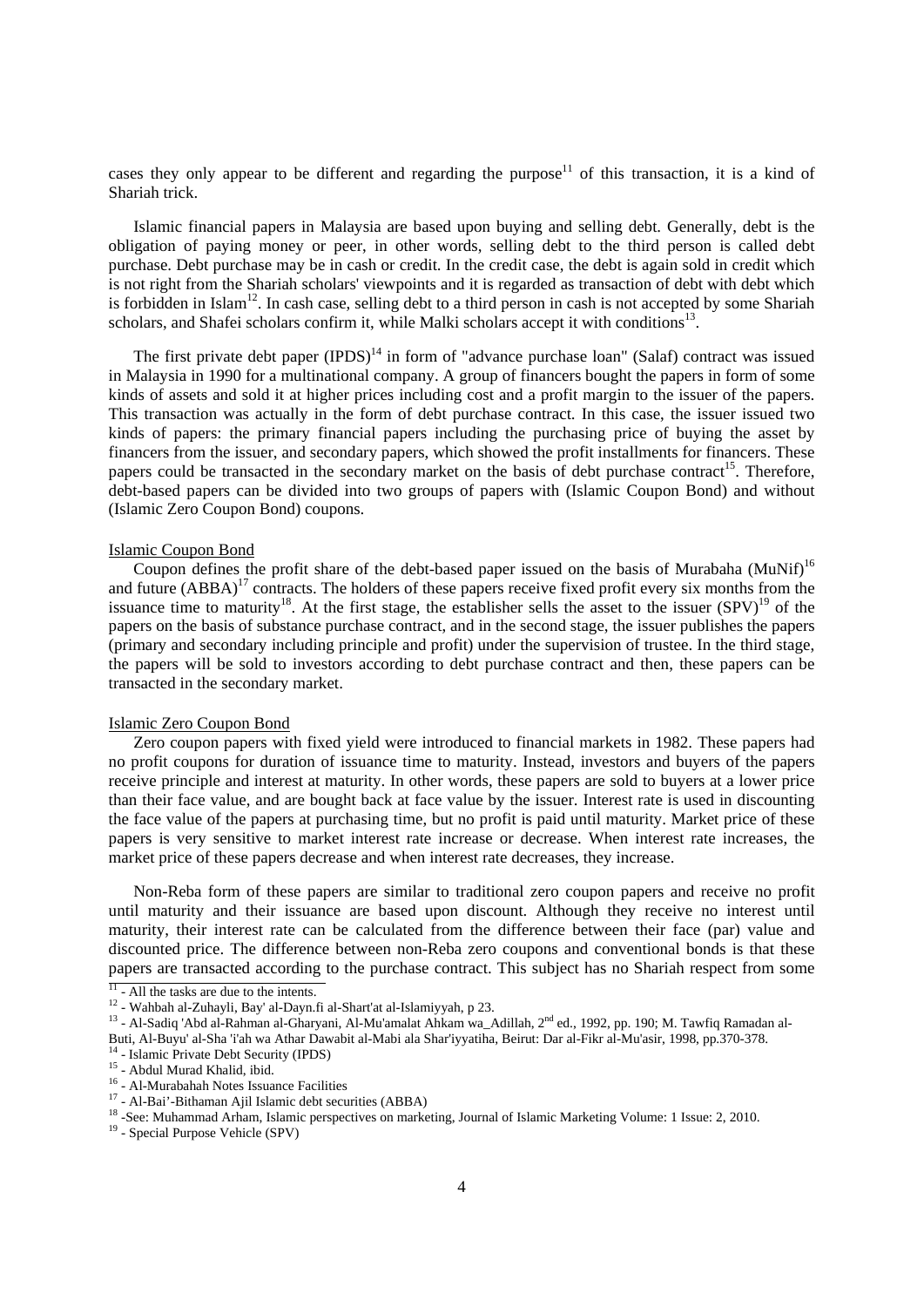of Islamic scholars' viewpoint and is assimilated to use a Shariah trick.

### Mortgage Backed Securities (MBS)

 In order to increase the liquidity of banks in USA, these papers were used by selling mortgage loans for the first time in 1938. At that time, American government appointed a government organization to buy housing loans and resale them to investors. In Iran, the prudential regulations of transforming mortgage claims into securities were passed by Credit Committee of Central Bank of Iran in 1998 and were confirmed by Higher Council of Stock Exchange in 1999<sup>20</sup>. According to these regulations, the theoretical goals of market development of these papers included liquidity increase, decrease of credit risk resulted from dishonoring, and to increase capital adequacy ratio. In structural application of these papers, the principle and profit of papers should be guaranteed by legal entities, but nothing was mentioned about the guarantor's conditions and the source of capital for supporting the guarantee. By studying the transaction procedures of this law regarding guaranteed profit, these papers are dubious to involve Reba; moreover, the ratio of dividing profit received from the claims among bank, paper-holders and depositors were not specified $2<sup>1</sup>$ .

#### **Reba-free bonds**

Because of Reba-based form of Islamic Zero Coupon Bonds, transaction of these debt-based papers at a lower price than face value, regardless of not receiving any interest until maturity, has no application in Reba-free central banking. On the other hand, although Islamic Zero Coupon Bonds contain transaction pillars and using debt and substance purchases, their transactions are not Shariah compliant, because of using tricks to pretend compliance with Shariah. The usury doubts of Mortgage Backed Securities make also these papers inapplicable. Therefore, in order to use appropriate monetary policies that are based mostly upon transaction of bonds, we need financial innovations which in addition to be in compliance with Shariah, could be efficient.

 Financial papers are generally classified into Negotiable and Non- negotiable classes. Private debt securities (PDS) are those negotiable and non-negotiable papers which are issued by corporations and the issuer is bounded to pay the profit periodically and the principle at maturity to the holders of the papers. On the other hand, private debt papers can be divided into two main groups of equity-linked debt security and non equity-linked securities. The first papers are transformable to issuer's company shares and their holders can be regarded as shareholders of the company, while the second group cannot be transformed into shares and the issuer can raise short, medium and long terms financing by these debt papers. These papers can be transacted in secondary market.

 In this paper four usury-free bonds are introduced, that provide compliance with Islamic Shariah without any Shariah tricks, and can be used as secure financial asset-linked instruments in Islamic central banking as well as commercial banking. These four usury-free Islamic bonds are as follows:

- 1. Central Bank Usury-Free Bonds, issued by central bank.
- 2. Banking Usury-Free Bonds, issued by commercial and specialized banks and monetary and credit institutes under the supervision of the central bank.
- 3. Treasury Usury-Free Bonds, issued by government treasury.
- 4. Commercial Usury-Free Bonds, issued by private entities with special guarantees.

 The Usury-Free Bonds introduced in this paper are a kind of transactable papers which are not linked to capital. In other words, the proposed papers are a kind of asset-backed bonds and a kind of noncoupons bonds. These papers can be issued by central bank, commercial, specialized and development banks and money and credit institutes and reputable funds under the supervision of central bank which

<sup>&</sup>lt;sup>20</sup> - For more information see:  $\frac{http://www.econews.ir/fa/NewsContent.aspx?id=108111}{p21}$ <br><sup>21</sup> - For more information see:  $\frac{http://bank.i.r/akhbar/205-gozaresh/1446-markazi3}{p21}$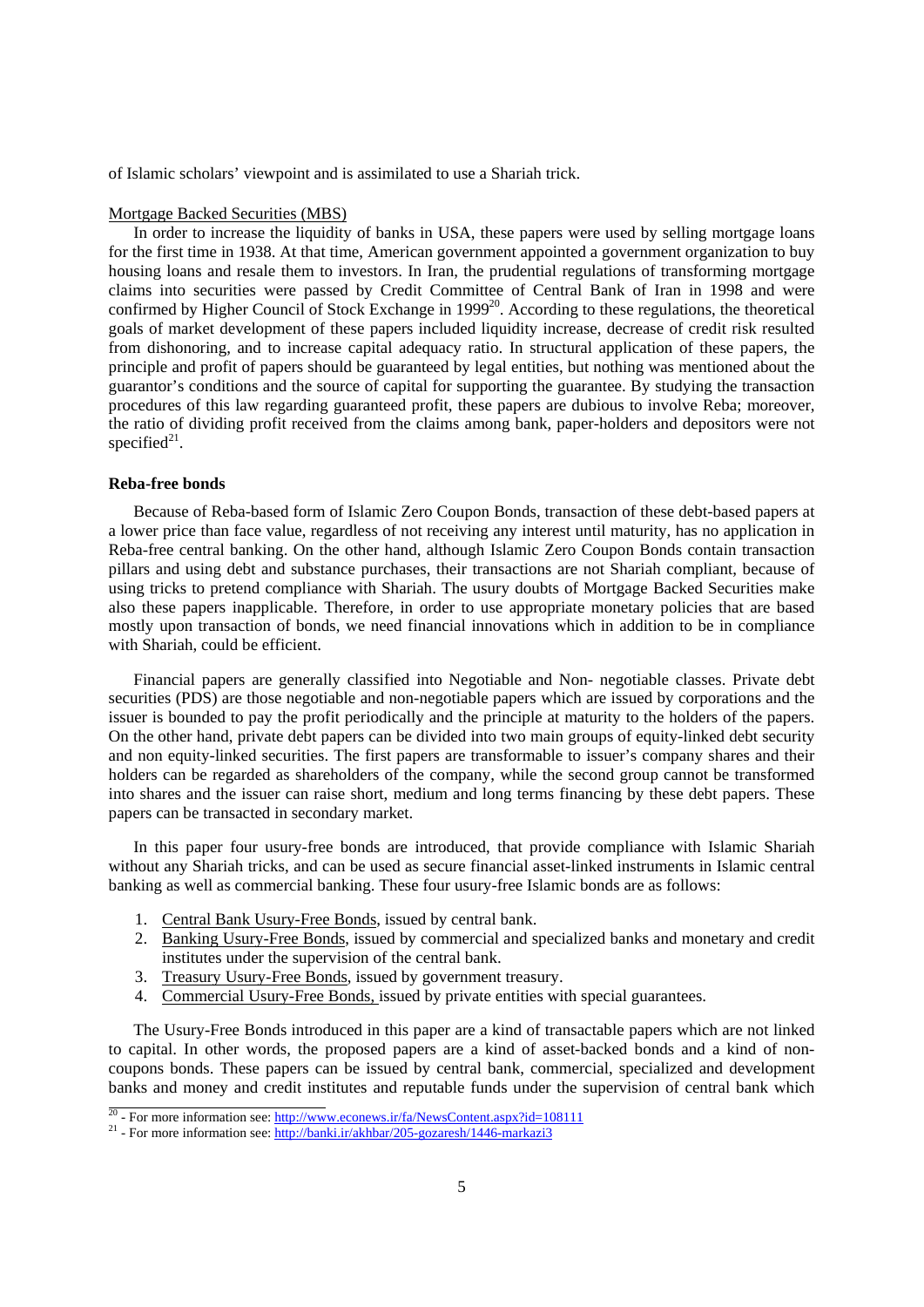have prudential and legal reserves at central bank. These bonds have substantial differences with conventional commercial bonds, papers linked to capital, and asset-backed papers and also with zero coupon bonds. Their main difference is that they have no pre-fixed interest rate, and the funds are offered to other party in form of "debt equal to future loan", or "loan equal to future debt" with "time-drawing right". Papers could be transacted in secondary market among banks and cited institutions and therefore, their prices proportional to capital return of the economy change and regarding their characteristics, they do not involve usury. In addition, these papers are not considered as consumption loans and therefore, do not have the usury prohibition involved in consumption  $\text{loans}^{22}$ .

 Usury-Free Bonds will be issued under certain conditions and face value by central bank, commercial, specialized and development banks and private sector. Commercial, specialized and development banks and money and credit institutes and financial funds who have prudential and legal reserves at central bank, or private sector activists (by considering special guarantees) by buying these papers will have the right to use interest-free loan equal to their holding bonds and for the same equal period, and will pay it back to the issuer at maturity.

 Accordingly, by buying \$A bonds with maturity of N months, the buyer will have the right to obtain \$A interest-free loan for a period of N months from the issuer of the bonds. The buyer and seller agree on fixing combinations of \$A and N months so that the buyer can choose smaller, equal or larger than one ratios from \$A in proportion with N months so that the result of the amount of money multiplied by time be equal to A×N. In other words, for example, buyer instead of A Dollars, can borrow A/2 Dollars for 2N months at the  $N<sup>th</sup>$  month, or \$A/3 for 3N months at the  $N<sup>th</sup>$  month. Where, in both cases the result will be equal to A×N. That is:

 $(A/2)\times(2N)=(A/3)\times(3N)=A\times N$ 

Or generally speaking, instead of \$A, he receives \$A/k for k×N months after the N months. Parameter k can be any agreed figure accepted mutually by the parties, or offered by the buyer.

 These bonds practically have two time periods and two maturity dates. The first period is equal to N months from the selling time to first maturity, and the second time period is from the first maturity date (N) until the payback date of funds (kN+N) or second maturity date. The first maturity is when the seller of papers is obliged to provide the loan equal to A dollars for N months, or A/k dollars for kN months to the buyer. Therefore, the first maturity occurs at the end of N months. The second maturity is the end of contract when the seller receives back his funds after kN+N months after selling time.

 Since banks have prudential and legal reserves at central bank, they will not face loan defaults, and regarding this, they can transact these papers in the "usury-free secondary market". The buyers and sellers of this market are commercial, specialized and development banks and monetary and credit institutes and reputable funds under the supervision of central bank which have prudential and legal reserves at central bank. In addition, government and private sector can enter this market by considering certain conditions.

### **Usury-free foreign exchange bonds**

It is possible to issue usury-free foreign exchange bonds similar to Usury-Free Bonds. In this relation, all four kinds of bonds mentioned earlier, could be issued. The sellers and buyers of these papers are also similar with introduced usury-free bonds transactions and have no significant difference except for the amount of transaction which may be numerated in one or two exchange rates in two cited time periods. In

 $\frac{22}{2}$  - Bidabad, Bijan, Economic-juristic analysis of usury in consumption and investment loans and contemporary jurisprudence shortages in exploring legislator commandments. Proceeding of the 2<sup>nd</sup> International Islamic Banking Conference. Monash University of Malaysia. 9-10 September 2004. Reprinted in: National Interest, Journal of the Center for Strategic Research, Vol. 2, No. 1, winter 2006, pp. 72-90. Tehran, Iran. http://www.bidabad.com/doc/reba-en.pdf and http://www.bidabad.com/doc/rebafa.pdf and http://www.bidabad.com/doc/mabani-erfani-eqtesade-islami.pdf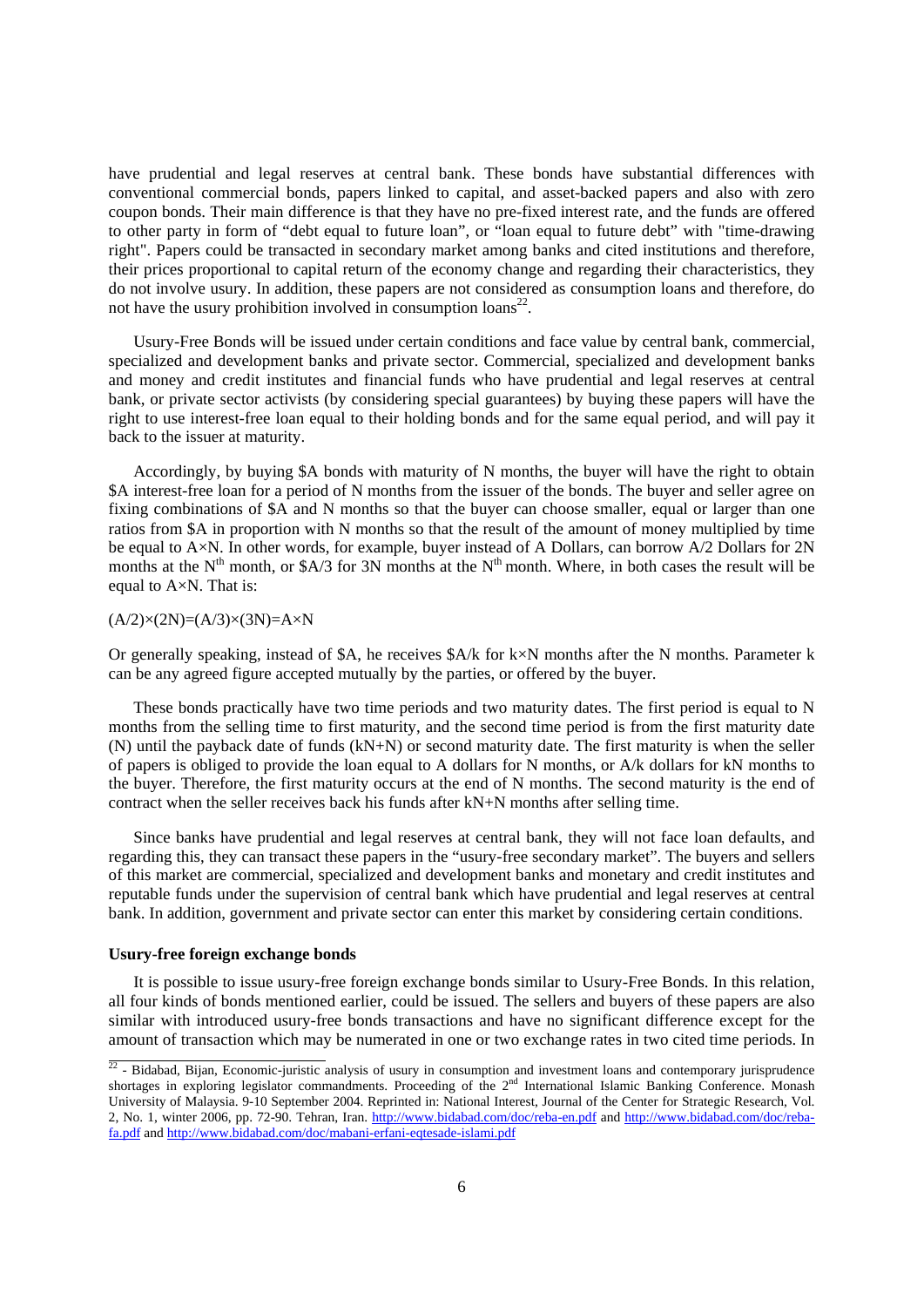neither case, especially when in the first period one foreign exchange is used and in the other period, another foreign exchange is used, creates no suspicion of Reba involvement. Therefore, according to the above classification, we can have the following four kinds of non-usury foreign exchange bonds:

- 1. Central bank usury-free foreign exchange bonds of central bank issued by central bank.
- 2. Banking usury-free foreign exchange bonds issued by commercial, specialized and development banks and credit and money financial institutes which are under the supervision of central bank. In this regard, foreign banks can also enter into this market by agreement of central bank.
- 3. Treasury usury-free foreign exchange bonds which are issued by government treasury.
- 4. Commercial usury-free foreign exchange bonds as previously mentioned, should have special guarantees from private companies and institutes.

 The monetary effects of usury-free foreign exchange bonds are similar with usury-free bonds, plus the capability of stabilizing foreign exchange supply and demand in the economy, and central bank can adjust and manage exchange rate by this instrument and affect exchange rate by changes in foreign exchange supply. When the face values of both periods are in the same foreign exchange, there will be arrangements for risk coverage (hedging) in the second period, and if different foreign exchange is used for the second period, the same arrangements will be applied for the second period to cover foreign exchange risk. In addition to central bank, other bonds' buyers can also use it to cover foreign exchange risk.

## **Monetary effects of issuance of usury-free bonds**

 In order to study the effects of issuance of usury-free bonds it is necessary to study the effects of issuing these bonds by central bank, other banks, government treasury and private sector separately.

## Issuance of usury-free bonds by central bank

 If usury-free bonds are issued by central bank, practically it decreases the free balances of banks and blocks them by central bank and obliges central bank to provide banks with the same amount in the second time period and after the end of the second period, central bank will line out the issued papers. Since these operations affect high powered money, it has contractionary effects in the first period and expansionary effects in the second period.

### Issuance of usury-free bonds by other banks

 If usury-free bonds are issued and sold by other banks, in addition to increase the amount of these papers in the market, will not increase the liquidity. This is because these operations are like lagged borrowing of banks from each others, as much as free balances of one bank decreases, the free balances of others increase in the first time period, and vice versa will be in the second period. This will result no changes in liquidity of the economy and will only compensate the liquidity needs of banks that do not have enough liquidity and adjusts liquidity risk of the banks. In this case, seller and buyer are from the same category of banks. If government or people buy these bonds, there will be no change in the liquidity but if central bank buys these papers, it will have expansionary effects in the first period and contractionary effects in the second period.

#### Issuance of usury-free bonds by government treasury

 As it was mentioned, usury-free bonds can be issued and supplied by government treasury, and central bank to conduct expansionary or contractionary monetary policies by transacting these bonds. In this case, necessary conditions will be available for government to finance government budget and government can adjust its fiscal policies by buying and selling these bonds.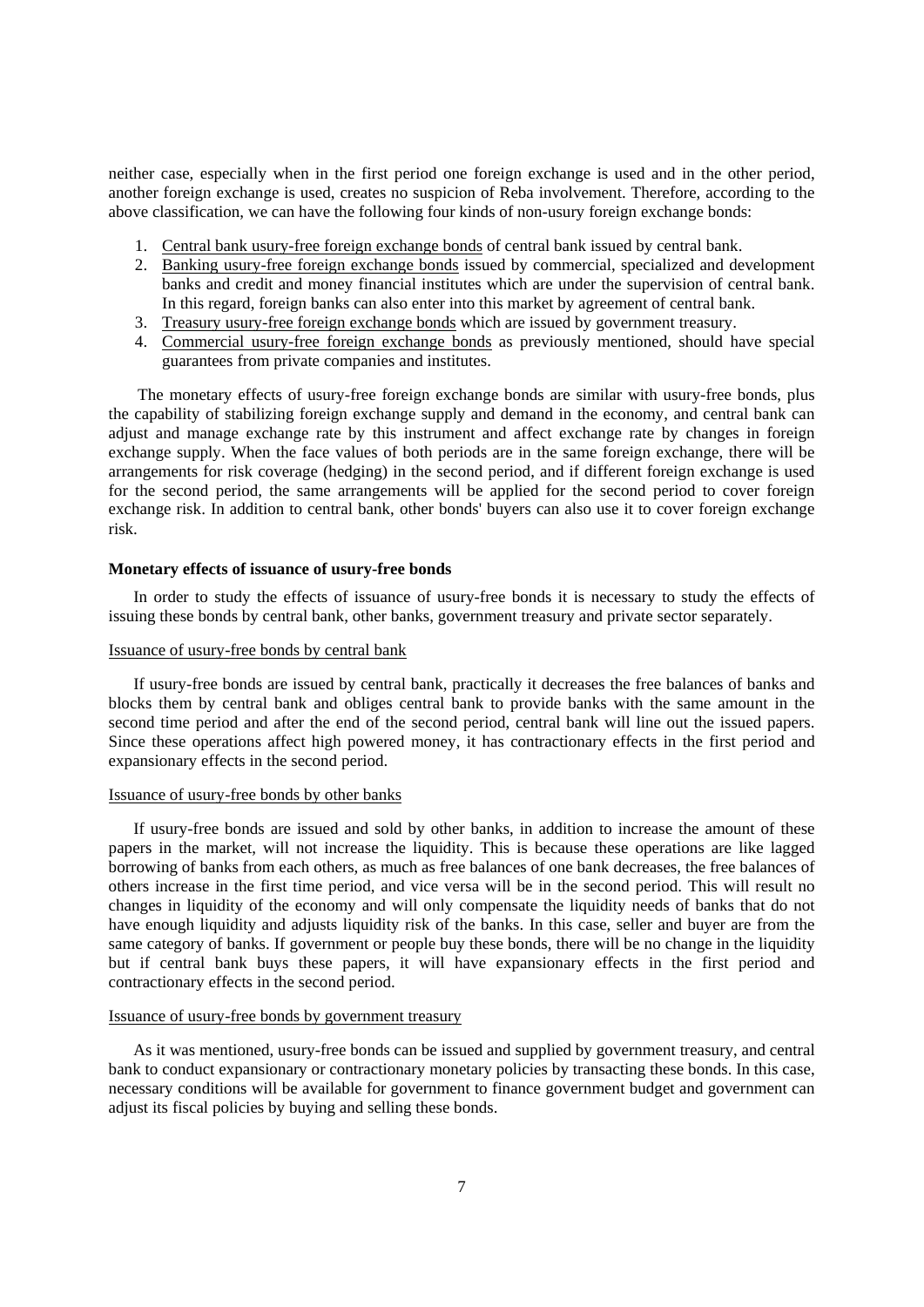If the buyers of these usury-free bonds are banks or private sector, and government spends the acquired financial resources, it will practically has no effect on liquidity, and if central bank buys these papers, it will have expansionary effects in the first time period and contractionary effects in the second period.

## Issuance of usury-free bonds by private sector

 Private companies and institutes can also issue usury-free bonds. In this case, appropriate mechanism should be arranged to decrease the probability of default to zero. For this reason, the seller will provide bank guarantee equal to the face value of bonds at the time of issuance and surrenders it to buyers. At the end of the first time period the buyer is obliged to surrender the same amount of bank guarantee to seller of bonds. After returning the funds from the seller to buyer at the end of the first period, the first guarantee will be cancelled and at the end of the second time period, after returning the fund from buyer to seller, the second guarantee will also be cancelled.

 In order to have information technology-based transaction efficiency in the secondary market, special mechanisms should be designed in the software so that the guarantees could also be bought and sold through confident banks when bonds are issued, bought, sold or settled.

 It is possible to use other collaterals instead of bank guarantees, but it is not easily possible and reduces the efficiency of transaction of commercial non-usury bonds. To solve the problem, it is possible to establish other institutes to have the authority to provide guarantees on the basis of collaterals. In this case, the issuer of papers offers collaterals to these institutes and obtains guarantee for in interest of buyers, and if the issuer defaults to pay back the fund at maturity, the institute will transfer the ownership of the collateral to buyer. Also in the second time period, the same institute will obtain the same amount of collateral from the buyer for the interest of the seller and after the end of the second time period and pay-back of the fund, the guarantee will be cancelled. These institutes can be affiliated to Justice Department like notary public offices and be supervised by that department.

 The issuance of usury-free commercial bonds has no effects on liquidity and only transfers funds from sluggish sectors of the economy to active sectors.

## **Usury-free bonds and inflation, interest and exchange rates**

the contract of the contract of the contract of the contract of the contract of the contract of the contract of

 Since central bank's operation in buying and selling these bonds are conducted by high powered money, it has contractionary effects in the first time period and expansionary effects in the second period. Therefore, central bank defines A, N, or k according to the position of the economy in recovery, prosperity, recession and crisis during business cycles<sup>23</sup> to decrease the severity of business fluctuations. This policy is similar with fine tuning policy in conventional central banking.

 On the other hand, since these bonds can be transacted in the secondary usury-free bond market, they can have automatic adjustment mechanism through relationship of the price of these papers and interest rate. Whenever interest rate is high, the transaction price of these bonds in the first time period falls, and increases the incentive for banks to put their sources at central bank, so, they can obtain more funds in the second time period. Therefore, during prosperity, when interest rate is high, it limits free balances of banks and prevents the expansion of cycle domain. On the contrary, when interest rates are low, the price of bonds will increase during the first time period and decrease the incentive for banks to buy these papers from central bank to obtain more funds in the second time period. This means that during crisis in the economy, when interest rates are low, it expands free bank balances and does not let business cycle to expand and aggravate the crisis. On the other hand, central bank can adjust the supply of these bonds through their prices and by changing of supply of high powered money affects liquidity and thereof,

<sup>&</sup>lt;sup>23</sup> - Bidabad, Bijan, (2010), Stabilizing Business Cycles by PLS Banking and Ethic Economics. http://www.bidabad.com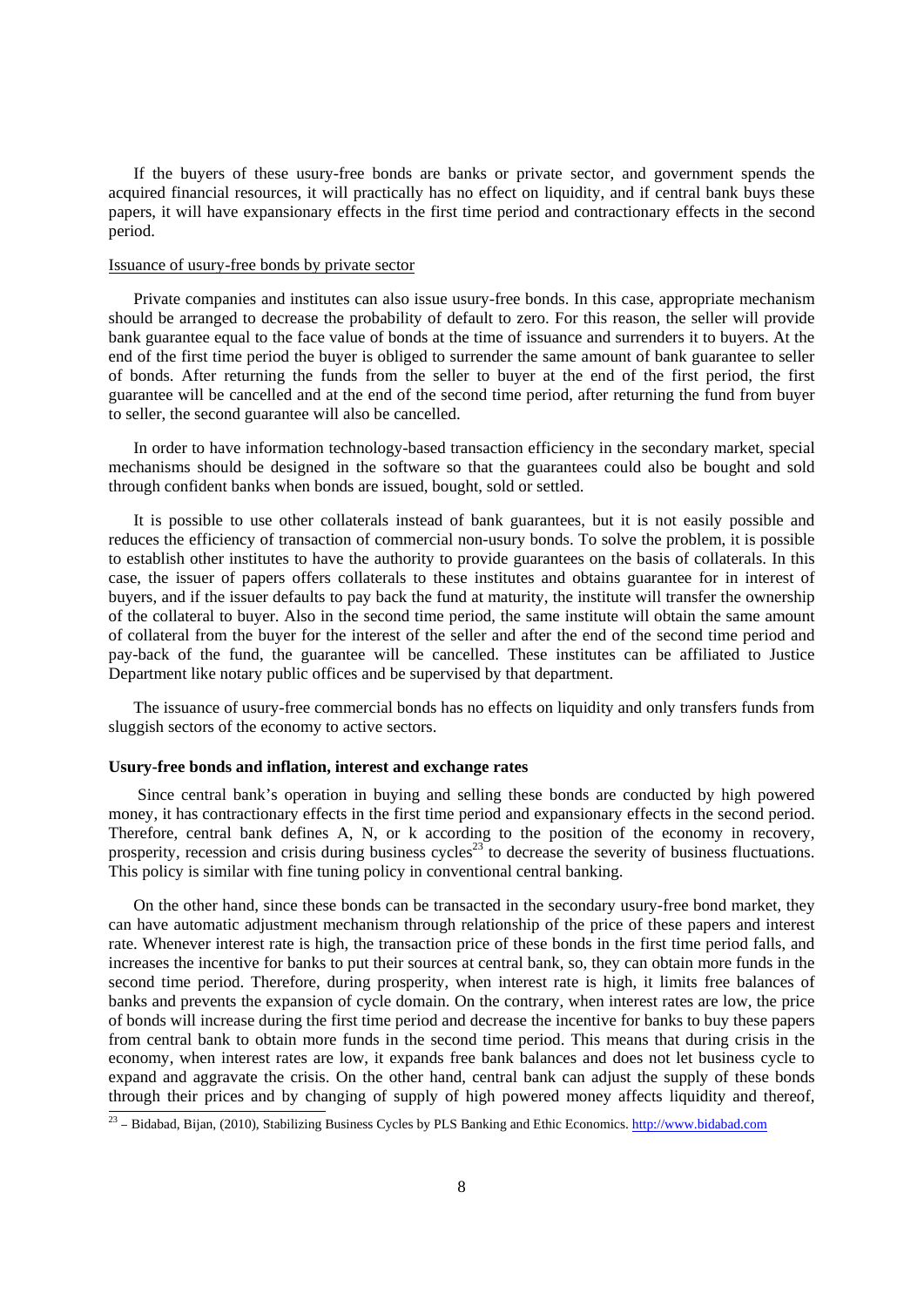interest rate. Accordingly, usury-free bonds can substitute conventional bonds in usury-free central banking.

 When expected inflation and expected interest rates are different in first and second time period, the analysis of the performance of these papers will be somewhat different. If the expected natural interest rate in the second time period is more or less than the first time period, it will have different effects on supply and demand of usury-free banking bonds. The more is the expected natural interest rate in the second period, the more will be the price of bonds in the first period and vice versa, the less is the expected natural interest rate in the second period, the less will be the bond price in the first financial period. This issue is very important from central bank point of view in adjusting proper monetary policy for stabilizing economic activities. In addition, it causes expectations to have essential role in credit behavior of banks. This means that if banks expect increase (or decrease) in the natural interest rate during the second period, they will adapt increasing (or decreasing) policy for supplying bonds. From economic point of view, this mechanism can be a factor in dampening oscillation of business cycles in recovery, prosperity, recession and crisis.

 The mechanism of issuing bonds is different in continuous stable inflation case. If expected inflation rate is not different in both periods, inflation will not affect the bond transaction, but if it is different, we should expect different prices for bonds in secondary market. Accordingly, we can consider the following cases for the introduced bonds in this paper: suppose a fixed interest rate, average expected inflation rate in the first period is less than average expected inflation in the second period, bond prices will be higher in the first period than the second period, and if the average expected inflation rate in the first period is higher than average expected interest rate in the second period, we will have an opposite case and bond prices in the first period will be less than second period.

 The interest rates of deposits and credit facilities have also important effects on supply and demand of usury-free bonds in the secondary market which can be studied in two financial periods and according to the length of these periods in different parts of business cycle.

 The effects of issuance of usury-free bonds on exchange rate flows to foreign exchange sector through the created monetary effects. Changes of supply of domestic currency encountering foreign exchange supply, will affect the economy through monetary channels and differences created in internal and external interest rates $^{24}$ .

## **Transaction of usury-free bonds in secondary markets based on information technology**

 These papers with a defined face value will be issued on internet platform of Non-usury Scripless Security Settlement System (NSSSS) as the primary market and without base price. The issuer fixes a deadline for the tender and receives competitive bids from the buyers. After the deadline, papers will be sold according to the highest bid to the buyer. Since the seller has not defined any price below the face value, and all principles of contract are fulfilled, the transaction is correct from Shariah point of view and no skepticism of usury is seen. Then, the papers can be transacted in cash on the same internet platform of NSSSS as the secondary market. Transactions in both markets are according to purchase contract and through tender procedure.

 Usury-free bond transactions need information technology infrastructures including NSSSS subsystem, Real Gross Settlement System (RTGS), Automatic Clearing House (ACH), International Bank Account Number (IBAN), digital certificate and signature (PKI) and electronic notary offices who issue and confirm digital certificate and signatures. These papers could be issued in domestic or foreign exchange on web and NSSSS sub-system. Bonds can be sold by the issuer in primary market. Buyers should have one of the ATM cards which are accepted by the network or a creditable international

<sup>&</sup>lt;sup>24</sup> -http://www.bidabad.com/doc/nerkhe-arz-bahreh-1.pdf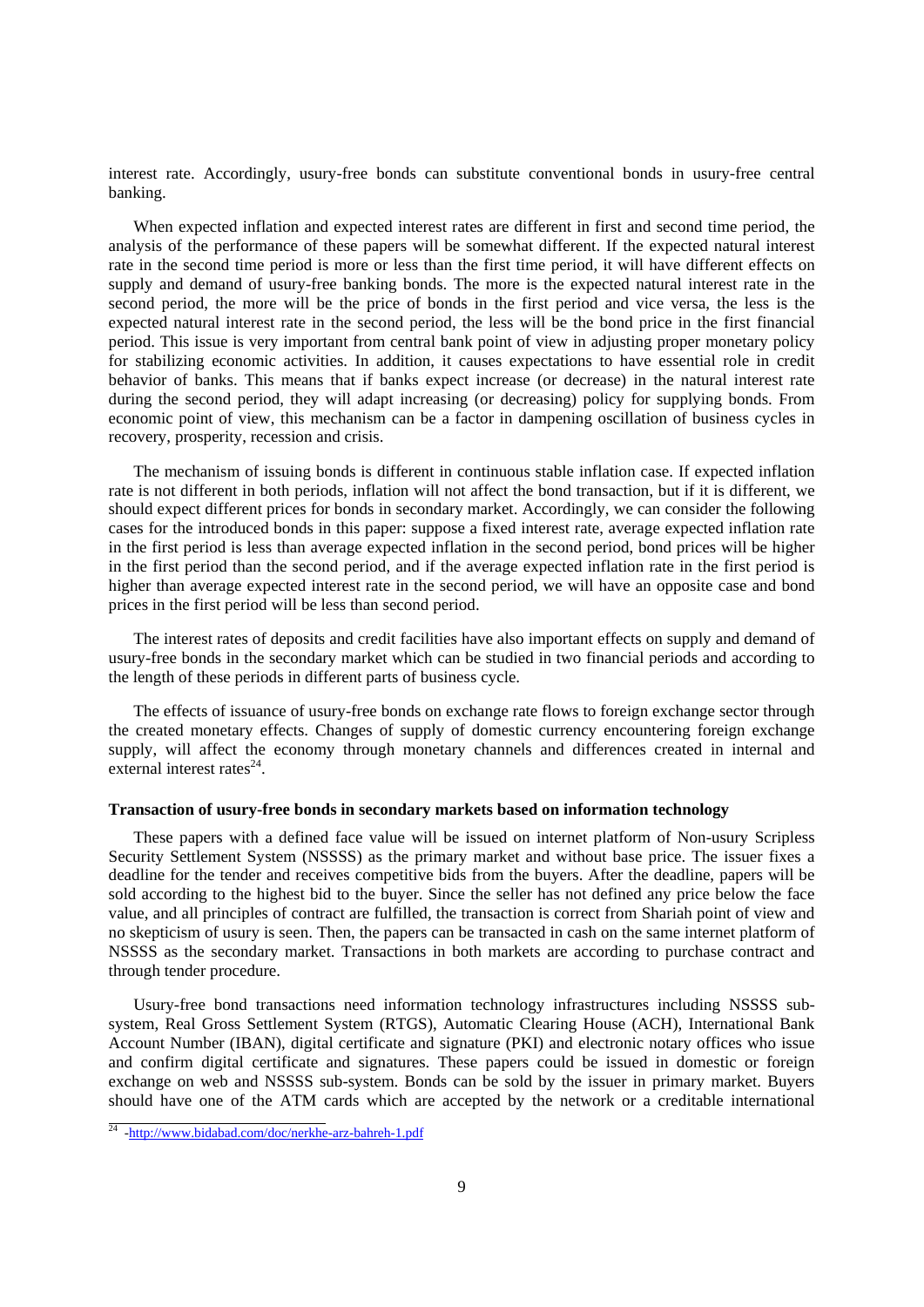exchange card (if agreed) for identification. Development of IBAN for transaction of these papers in NSSSS system can be used in electronic payment and settlement. When these bonds are bought in the primary market, the secondary market is created in NSSSS system. Customers can enter this market and transact the bonds before maturity at competitive prices for speculative purposes. Transaction records of people and legal entities could be traced in NSSSS system. The bonds will be sold in the first and second time periods at highest price offered in the secondary market. Use of ACH and RTGS for interbank settlement of small and large payments is inevitable.

## **Summary and Conclusion**

 Islamic financial instruments should have two main characteristics: usury-free and efficiency in application for monetary policies, finance and liquidity management of monetary authorities, government and money and financial institutes (including banks and non-banks). One of the most important instruments for monetary expansion mechanism is bonds. The open market operation on these bonds can affect liquidity and other monetary variables such as general price level and interest rate and thereof, aggregate supply and demand in the economy through monetary expansion mechanism. Since conventional bonds include interest (usury), they are not Shariah compliant in Islamic banking and practically are legally forbidden to be used by monetary authorities.

 This paper offers a substitute for conventional bonds so that in addition to be usury-free, could efficiently affect monetary expansion, and makes financing and liquidity management possible for monetary and banking sector of the economy. In order to apply efficient policies through monetary expansion mechanism, central bank can issue usury-free bonds in NSSSS system and sell the bonds with a face value and without coupon (without any profit). These papers can be bought by commercial, specialized and those monetary institutes who have prudential and legal reserves at central bank. The purchase of these bonds will decrease the monetary base and thereof, liquidity of the economy in the first time period and increase it with the same amount at second time period. These bonds can be issued and bought back in the framework of treasury bills by government to apply monetary policy. The application of these instruments by banks and other economic institutes to use free (or excess) balances of others has no effect on liquidity and can be used as a solution for decreasing liquidity risk cost and debt coverage. These papers could also be used in the framework of usury-free commercial bonds by offering bank guarantee as payback guarantee and establishment of institutes for providing digital guarantees.

 The secondary market of these bonds on web and in NSSSS system with tenders without base price and acceptance of the highest competitive offers during tender time, give transaction capability to the bonds. The yield of these papers depends on their market price. No base price below its face value is considered for the bonds and competitive price offered by buyers on the basis of expected interest and inflation rates, or in other words, expected natural interest rate in the first and second time periods will be formed. In addition, the transaction mechanism designed for these bonds will create market efficiency and yields convergence between these papers and real sector returns.

## **References**

- Al-Sadiq 'Abd al-Rahman al-Gharyani, (1992), Al-Mu'amalat Ahkam wa\_Adillah, 2nd ed., pp. 190.
- Azizi bin Che Seman, "Bay' al-Dayn, Bay' al-'inah and IPDS in the Malaysian Islamic Capital Market", http://myais.fsktm.um.edu.my/7491/1/Bay'\_al-Dayn,\_al- 'Inah\_and\_IPDS\_in\_the\_Malaysian\_Islamic\_Capital\_Market.pdf
- Bidabad, Bijan (1994) General Monetary Equilibrium, http://www.bidabad.com/doc/monetary-ed8.pdf
- Bidabad, Bijan (2003) Sufi Foundation Islamic Economics, Money, Insurance and Finance from Theosophical Point of View. Monetary and Banking Research Academy, Central Bank of Iran, Tehran. http://www.bidabad.com/doc/mabani-erfani-eqtesade-islami.pdf
- Bidabad, Bijan (2010) "Stabilizing Business Cycles by Profit and Loss Sharing Banking System and Ethic Economics". http://bidabad.com/doc/pls-business-cycles.pdf